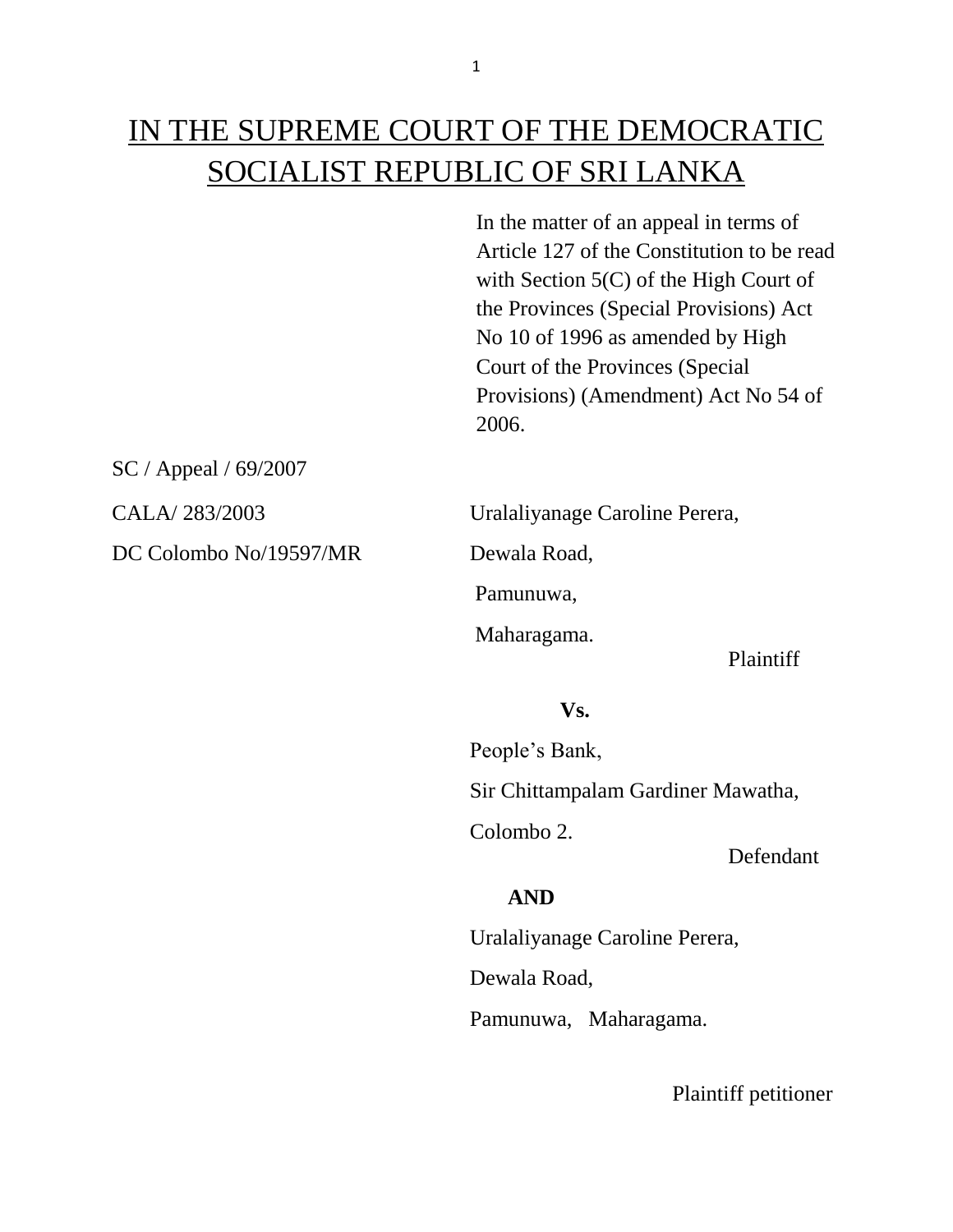# **Vs.**

People's Bank,

Sir Chittampalam Gardiner Mawatha,

Colombo 2.

Defendant Respondent

# **AND**

Uralaliyanage Caroline Perera,

Dewala Road,

Pamunuwa,

Maharagama.

Plaintiff Petitioner-Petitioner

### **Vs.**

People's Bank,

Sir Chittampalam Gardiner Mawatha,

Colombo 2.

Defendant Respondent-Respondent

#### **AND**

People's Bank,

Sir Chittampalam Gardiner Mawatha,

Colombo 2.

 Defendant Respondent-Respondent Petitioner

Vs.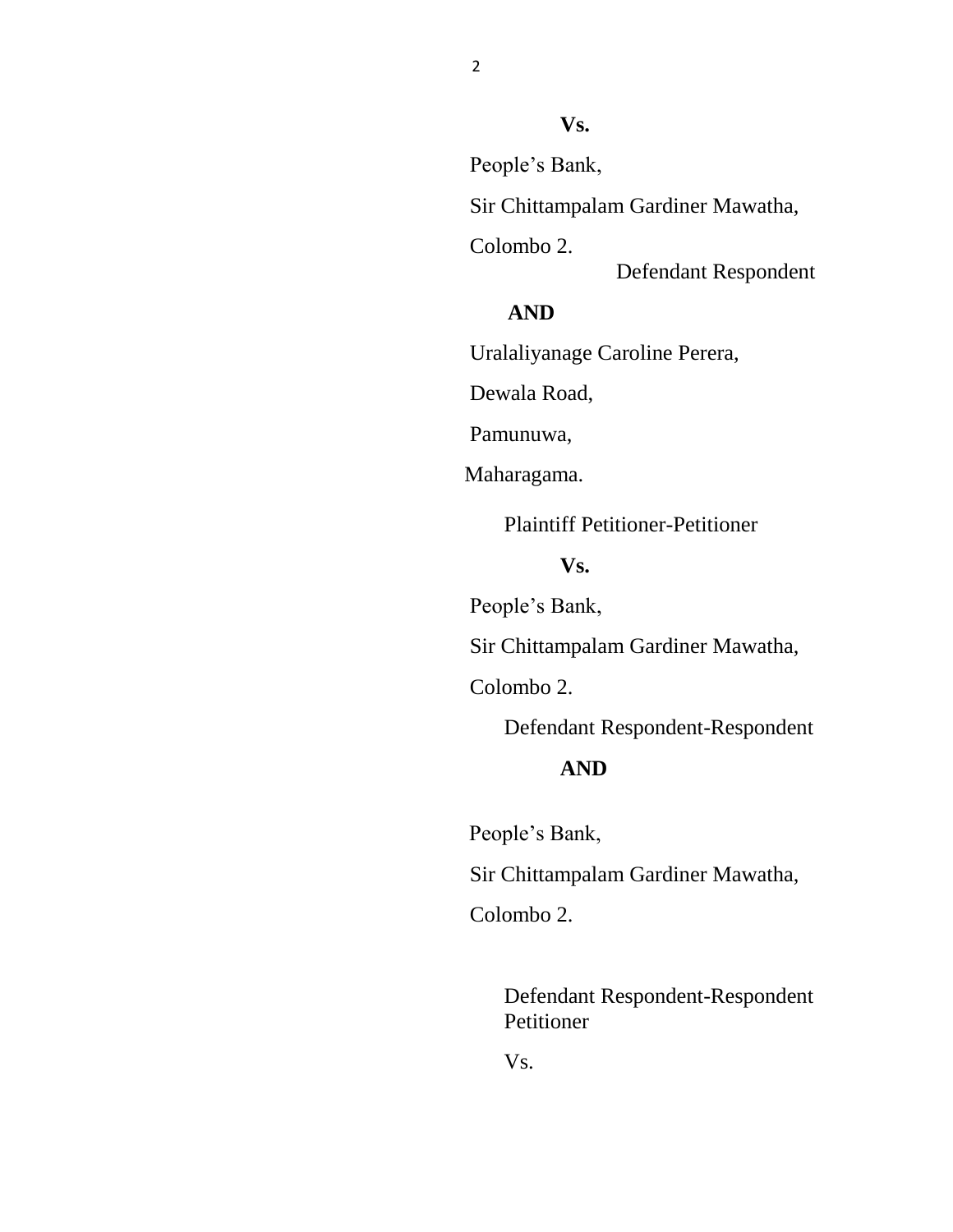Uralaliyanage Caroline Perera (dead), K. M. C. Perera Dewala Road, Pamunuwa,

Maharagama.

Substituted Plaintiff Petitioner-Petitioner Respondent

### **AND NOW BETWEEN**

Uralaliyanage Caroline Perera (dead),

K. M. C. Perera (dead)

Kalubowilage Prema Kumara Perera,

Dewala Road,

Pamunuwa,

Maharagama.

1A. Substituted Plaintiff Petitioner-Petitioner Respondent Appellant

Vs

People's Bank,

Sir Chittampalam Gardiner Mawatha,

Colombo 2.

 Defendant Respondent-Respondent Petitioner Respondent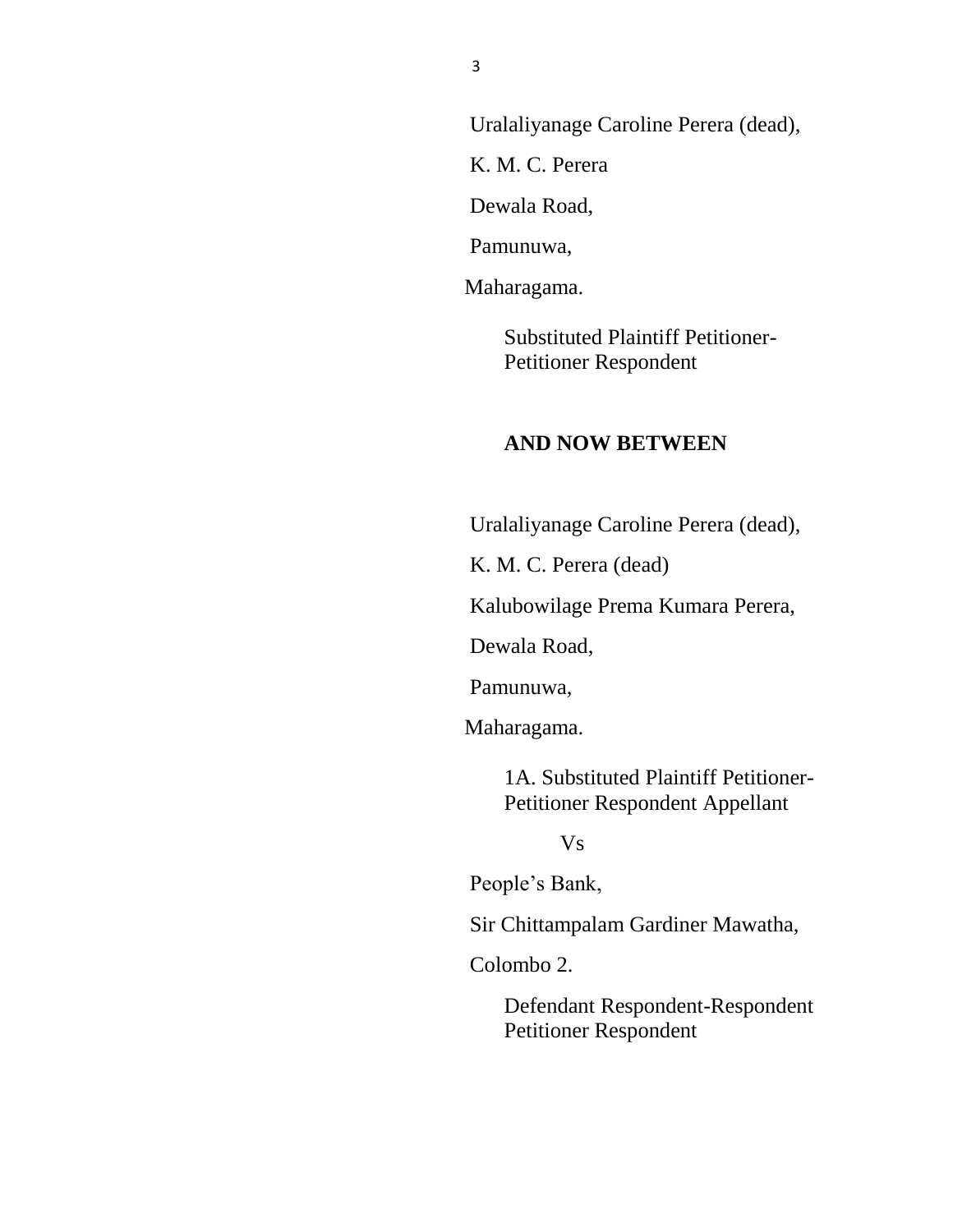| <b>BEFORE</b>                 | BUWANEKA ALUWIHARE, PC, J.                                                                                                                             |
|-------------------------------|--------------------------------------------------------------------------------------------------------------------------------------------------------|
|                               | UPALY ABEYRATHNE, J.                                                                                                                                   |
|                               | K. T. CHITRASIRI, J.                                                                                                                                   |
|                               |                                                                                                                                                        |
| COUNSEL                       | M.C. Jayaratne with M.C.J. Bandara and<br>Nelanthi Abeyrathne for the 1A Substituted<br><b>Plaintiff Petitioner-Petitioner Respondent</b><br>Appellant |
|                               | Manohara De Silva PC for the Defendant<br><b>Respondent-Respondent Petitioner</b><br>Respondent                                                        |
| <b>WRITTEN SUBMISSION ON:</b> | 29.03.201 (1A substituted Plaintiff<br>Petitioner-Petitioner Respondent Appellant)                                                                     |
|                               | 17.06.2016 (Defendant Respondent-<br><b>Respondent Petitioner Respondent)</b>                                                                          |
| <b>ARGUED ON</b>              | 05.12.2016                                                                                                                                             |
| <b>DECIDED ON</b>             | 01.08.2017                                                                                                                                             |

#### UPALY ABEYRATHNE, J.

This is an appeal from a judgment of the Court of Appeal dated 23.07.2007. By the said judgment the Court of Appeal has set aside the order of the learned Additional District Judge of Colombo dated 17.07.2013. Also, the Court of Appeal has granted leave to appeal to this court from the said judgment dated 23.07.2007 on the following questions of law;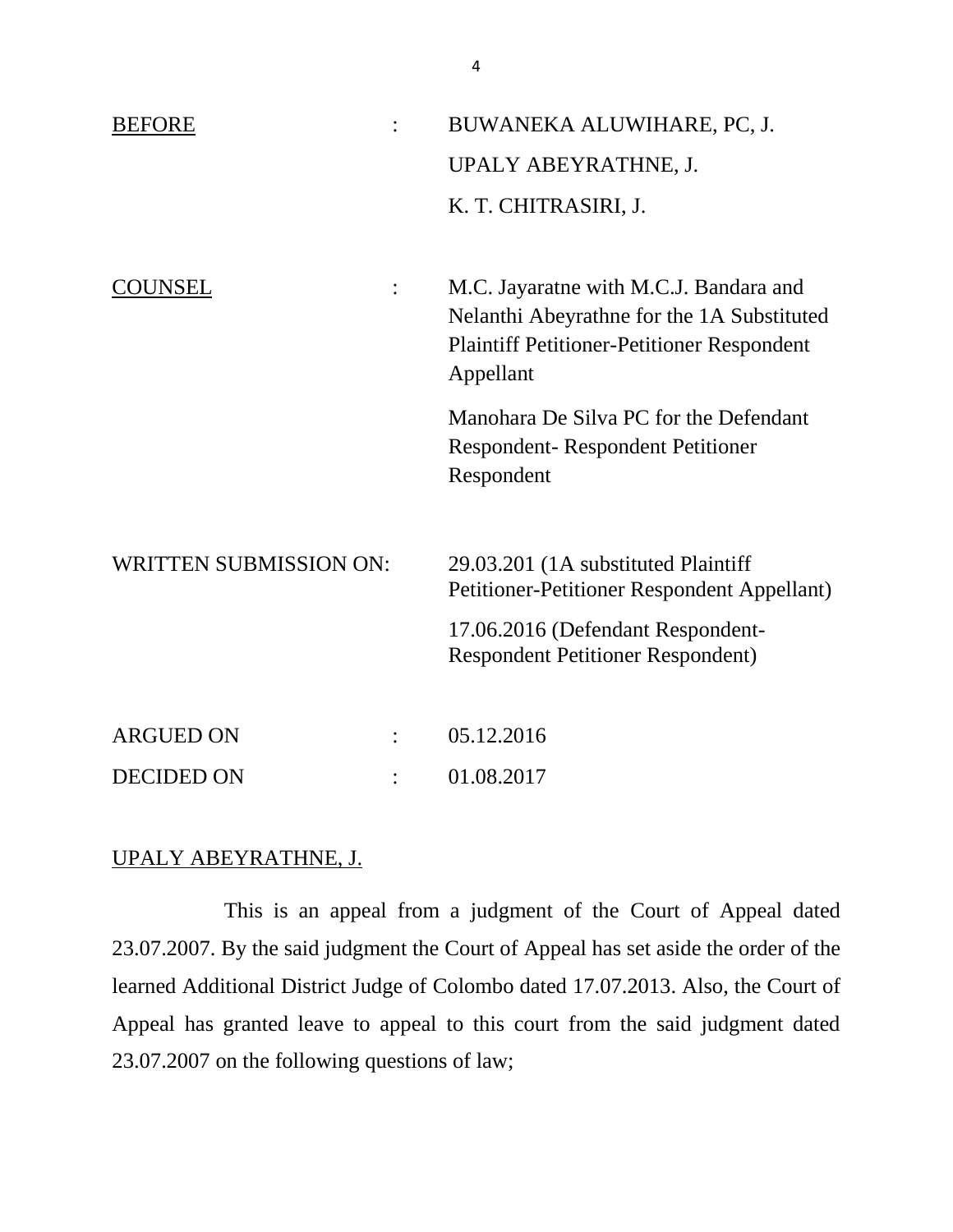- 1. Is the learned trial judge empowered to entertain and to hold an inquiry into an application seeking to set aside an order made by the same court under Section 87(3) of the Civil Procedure Code – (in the case in hand the order dated 02.07.2002)?
- 2. Whether the proper remedy available to a party dissatisfied with an order of the District Court made in terms of Section 87(3) of the Civil Procedure Code, is by way of an Appeal?

The Plaintiff instituted an action against the Defendant Respondent-Respondent Petitioner Respondent (hereinafter referred to as the Respondent) in the District Court Colombo seeking *interalia* to recover a sum of Rs 9,700,000/ as damages. Subsequent to the answer filed by the Respondent, the case has been fixed for trial on 02.04.2001. On the said trial date, since both the Plaintiff and her Attorney on record were absent, the action of the plaintiff had been dismissed.

Thereafter the Plaintiff had made an application in terms of Section 87(3) of the Civil Procedure Code seeking to vacate the said order of dismissal. In the said application, in order to purge default, the Plaintiff had averred that on 19.09.2000, the learned Additional District Judge sitting in court No 2, having delivered the order which was due on the said date, fixed the matter for trial on 01.12.2000. On 01.12.2000, as the Attorney at Law of the Plaintiff was indisposed, the learned Additional District Judge sitting in court No 2 had re-fixed the matter for trial on 02.04.2001. On 02.04.2001, the Attorney at Law for the Plaintiff was present in court in court No 2, but the case was not called for the trial in the said court. Thereafter the Attorney at Law checked up on the notice board and found that the said case number was not in the list of cases list in court No 2 but had been included in the list of cases listed in court No 3. Thereafter the Attorney at Law of the Plaintiff had attended court No 3 and discovered that on 02.04.2001, the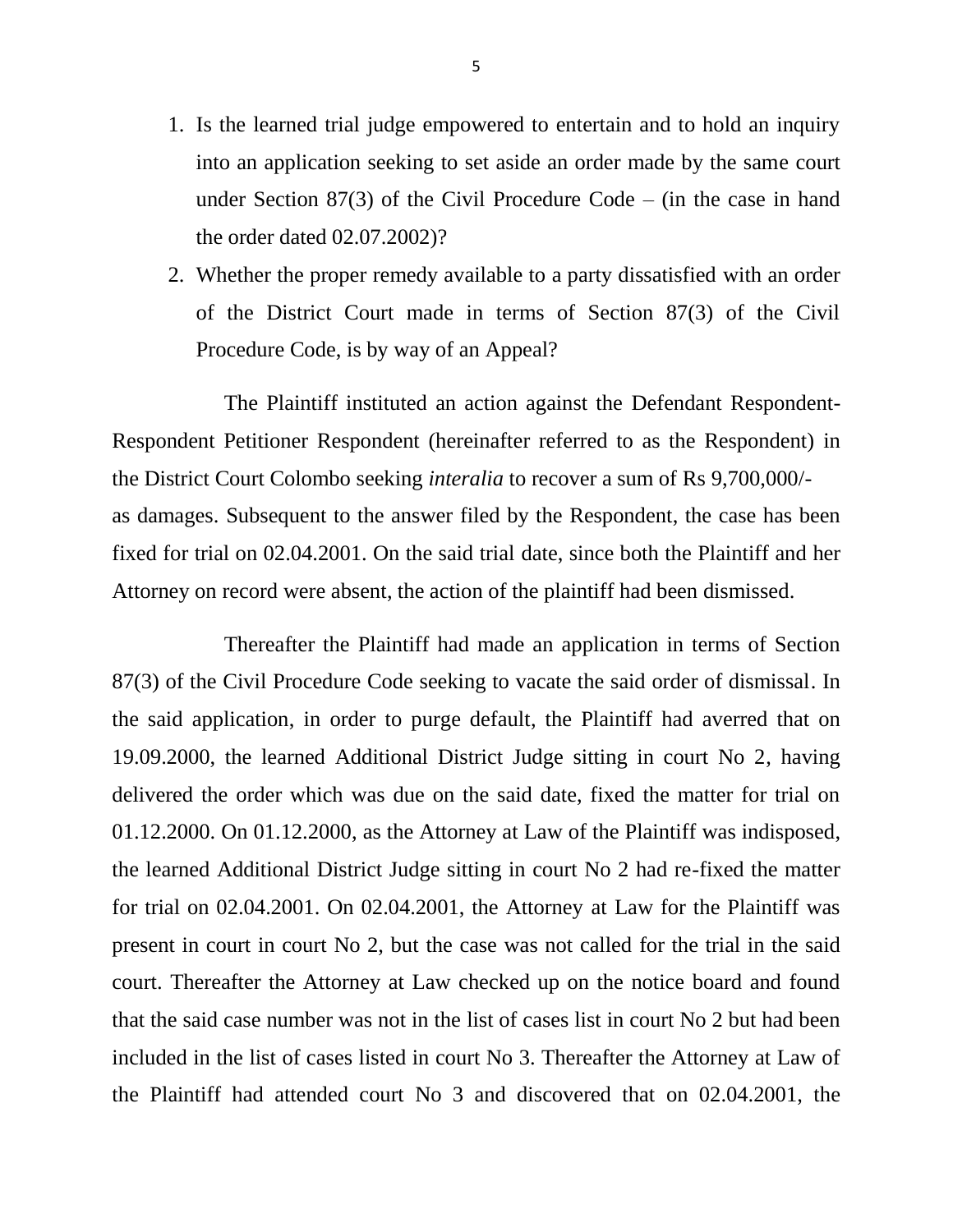plaintiff's case had been called and dismissed for want of appearance. The Plaintiff pleaded that the default in appearance on the said date i.e. 02.04.2001, was due to the said change of court No 2 to court No 3.

The Respondent has filed a statement of objections and thereafter the matter has been fixed for inquiry on 02.07.2002. On the said date of inquiry too, the Plaintiff and her Attorney at Law were not present in court and for the said reason the said application to purge default has been dismissed with costs fixed at Rs 20,000/-.

Thereafter the Plaintiff has filed a second application, by way of a petition dated 12.07.2002 supported with an affidavit, seeking to vacate the said order of learned Additional District Judge dated 02.07.2002 and for the restoration of the first application to purge default for hearing on the ground that the Plaintiff Attorney at Law had taken down a wrong date in his diary. Accordingly, the said second application too had been fixed for an inquiry.

Subsequently, an affidavit dated 06.11.2002 has been filed seeking to substitute one K. M. C. Perera in place of the Appellant. In the said affidavit, he averred that he was the widower of the said Appellant, Uralaliyanage Caroline Perera. He had further stated that Uralaliyanage Caroline Perera, the Appellant, had died on 16<sup>th</sup> August 2002 and he is the widower of the said Appellant. On the said basis, he sought for an order for substitution in place of the Appellant. Although the said affidavit had been filed by the Applicant claiming to be the widower of the Appellant, he had failed to produce the marriage certificate of the Appellant in order to establish that he is the legal representative of the deceased as required in terms of Section 395 of the Civil Procedure Code.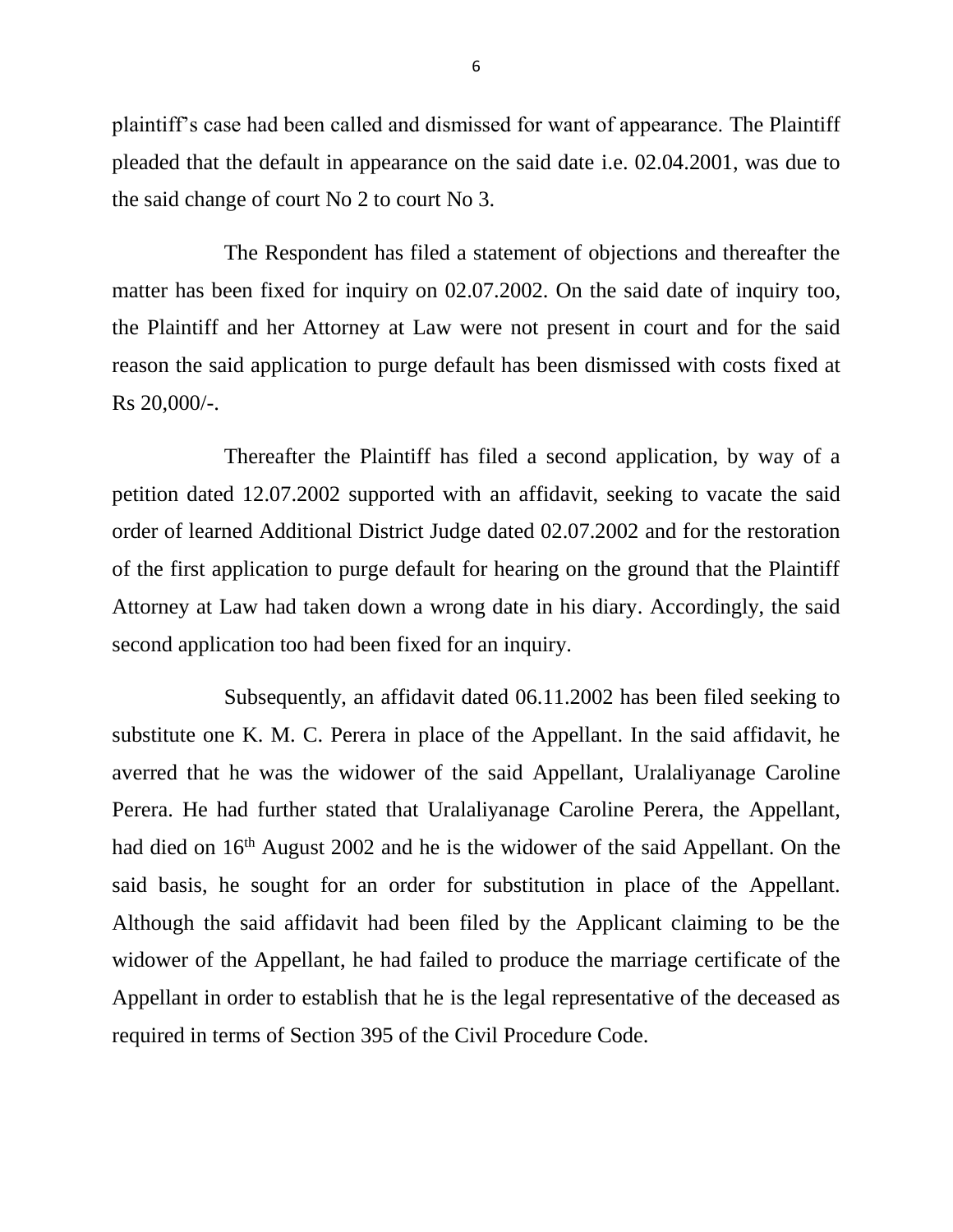On the other hand, having made such application to court for substitution, the said Applicant, by way of two motions dated 14.11.2002 and 03.01.2003 respectively, had made an application to support the application for substitution and to support the application to set aside the order of dismissal of the Appellant's action. In fact, the said Applicant had no *locus standi* to file the said motion dated 03.01.2003 seeking to support the application to set aside the order of dismissal of the Appellant's action, because, prior to the making of the said application by way of the said motion, he had not been substituted in place of the deceased Appellant.

It appears that the said two motions had been filed on 14.11.2002 and 03.01.2003 respectively, after the death of the Appellant on 16.08.2002. But the Appellant's name appears as a living person in the caption of the said two motions. However, the said application for substitution of K. M. C. Perera in place of the Appellant had been taken up for support and thereafter parties had filed their written submissions. The learned Additional District had thereafter delivered the impugned order dated 17.07.2003 substituting said K. M. C. Perera in place of the deceased Appellant and setting aside the said order of dismissal of the action dated 02.04,2001 and, also, re-fixing the case for trial on 12.11.2003.

It is clear from the said impugned order dated 17.07.2003, that the learned Additional District Judge had dealt with the said order dated 02.04.2001 whilst dealing with the application for substitution. The matter before the District Court was the application for substitution. Nevertheless, the learned Additional District Judge, without considering the application for substitution, has dealt with the order of dismissal of the case without giving the opposing party an opportunity to present their objections to the application to purge default.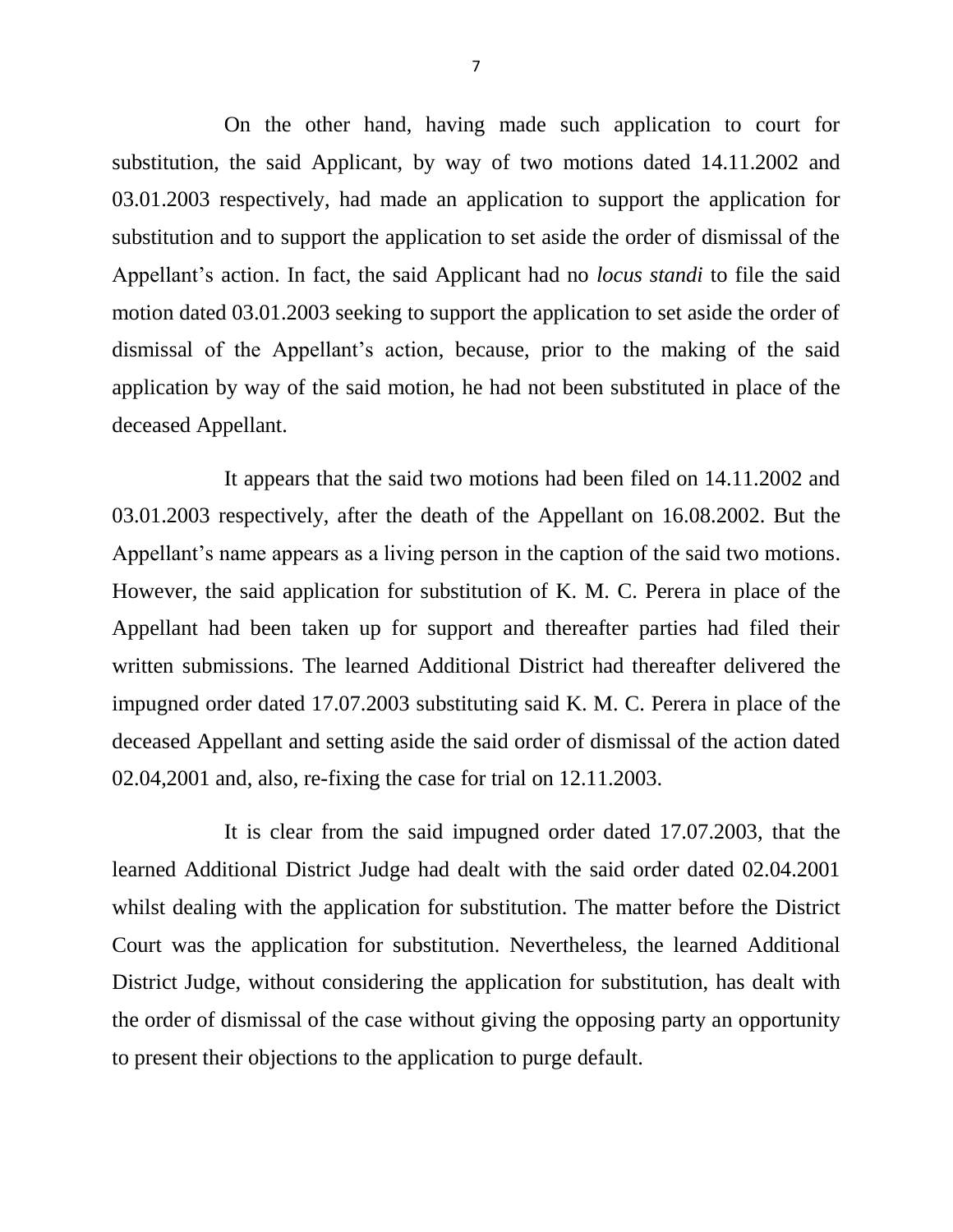On the other hand, as I mentioned above, the Appellant's application to vacate the said order dated 02.04.2001 had already been dismissed by the learned Additional District Judge of the same court, by the order dated 02.07.2002. As the Court of Appeal has correctly observed, the District Court lacks jurisdiction to deal with the said order dated 02.04.2001, an order which was dealt with by the order dated 02.07.2002. Hence the said impugned order made by the learned Additional District Judge dated 17.07.2003 has the effect of an order made by the same District Court exercising the revisionary jurisdiction. Hence, I hold that such an order is in excess of power of the District Court.

In the circumstances, I see no reason to interfere with the Judgment of the Court of Appeal dated 23.07.2007. Therefore, I dismiss the instant appeal of the Appellant with cost.

*Appeal dismissed.*

Judge of the Supreme Court

# BUWANEKA ALUWIHARE, PC, J.

I agree.

Judge of the Supreme Court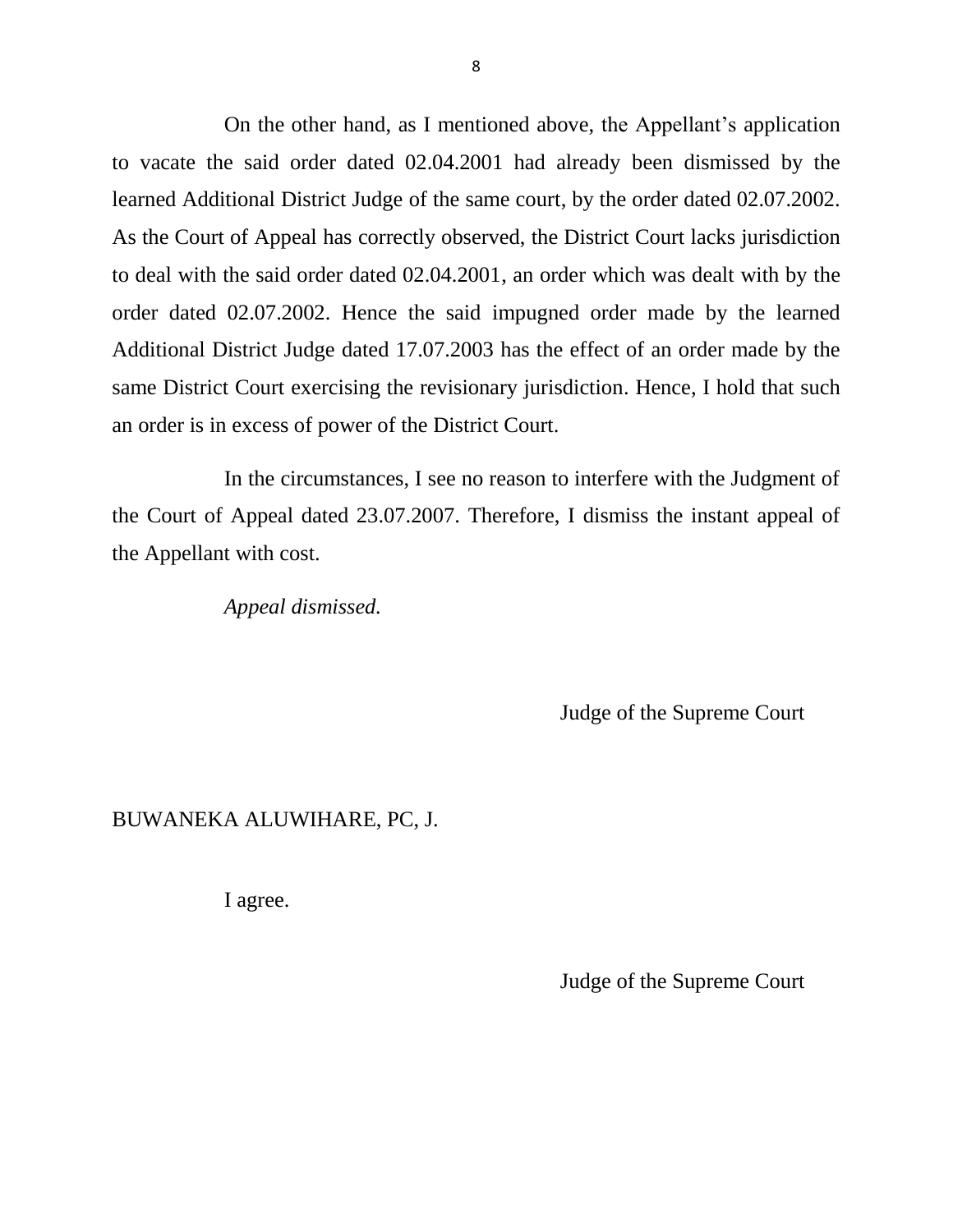#### **K.T.CHITRASIRI, J.**

I had the opportunity of reading the judgment written by Upaly Abeyrathne J and I am inclined to agree with His Lordship's conclusions found therein. However, I thought it would be useful if I elaborate further on the questions of law raised in this appeal. The two questions of law advanced by the appellant read as follows:

1. Is the learned trial judge empowered to entertain and to hold an inquiry into an application seeking to set aside an order made by the same court under Section 87(3) of the Civil Procedure Code? [In the case in hand, the order dated 02.07.2002]

2. Whether the proper remedy available to a party dissatisfied with an order of the District Court made in terms of Section 87(3) of the Civil Procedure Code, is by way of an appeal?

These two questions pose two different situations. One is whether the court has the power/right to vary or annul an order made earlier by the same court and the other is whether an appeal could be lodged upon an order being made under Section 87(3) of the Civil Procedure Code pursuant to a default to appear in court by the plaintiff. I will first advert to the first question of law referred to above.

It is established and well settled law that the court which makes a specific order, on an issue raised whilst the pendency or at the conclusion of the inquiry or trial in a civil suit, cannot be vacated or varied by the same court unless clear provision in law is found permitting to do so. The general rule is that a decision of a court cannot be revisited. A very early decision in this regard is from the English Court of Appeal in, *in re* **St. Nazaire Co. (1879), 12 Ch. D. 88.**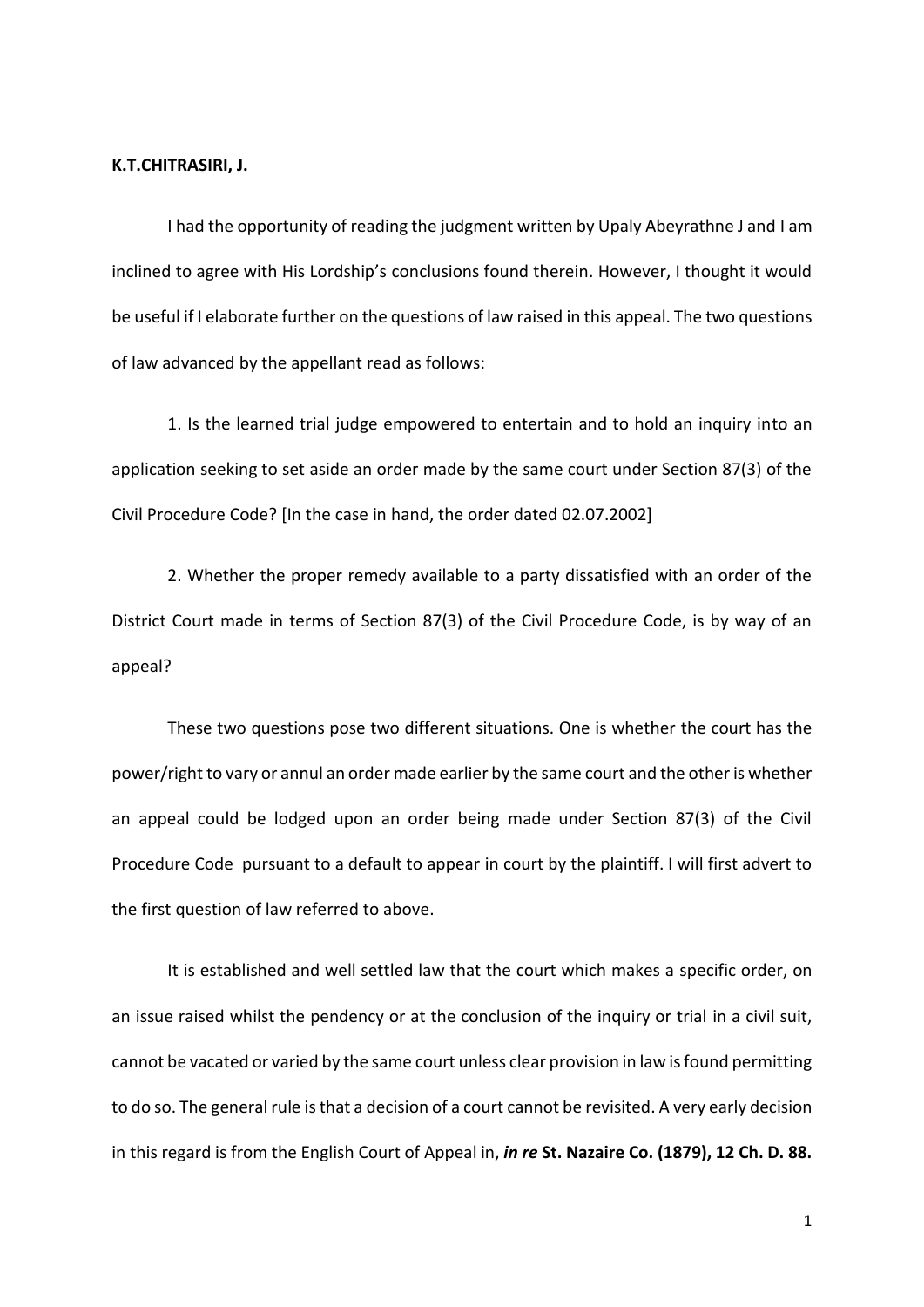The basis for it was that the power to rehear is vested with the appellate courts. In our procedural law, Section 189 of the Civil Procedure Code permits to amend a judgment or an order, only for the purpose of correcting any clerical or arithmetical mistake or any error arising from any accidental slip or omission. Such a provision implies the finality of a judgment or an order of an original court judge. Judges are also empowered to make changes to their own decisions when those are made *per incuriam*.

In this case, trial had been fixed for 01.12.2000. On that date, on an application by the plaintiff-petitioner-petitioner-respondent-appellant, [hereinafter referred to as the plaintiff] trial was refixed for the 02.04.2001. On that date namely 02.04.2001, learned District Judge dismissed the plaint with costs due to the nonappearance of the plaintiff and her attorneys. Accordingly, it is an order made in terms of Section 87(1) of the Civil Procedure Code. Thereafter, the plaintiff by way of a motion supported with a petition and an affidavit made the application dated 10.04.2001. In that application, it is clearly mentioned that it is an application made in terms of Section 87(3) of the Civil Procedure Code. Accordingly, it is seen that the plaintiff who needed to have the order dated 02.04.2001 vacated, has taken the correct step according to law. The inquiry regarding the said application had been fixed for the 02.07.2002. On that date too, neither the plaintiff nor her attorneys were present in court. Accordingly, the same learned District Judge who dismissed the plaintiff's action has also dismissed the said application made under Section 87(3) of the Civil Procedure Code, for nonappearance.

Now, it is clear that the court had made an unambiguous and clear order under Section 87(1) of the Civil Procedure Code. Such a decision precludes a plaintiff bringing a fresh action in respect of the same cause of action. [Section 87(2)] Moreover, Section 88(1) prevents a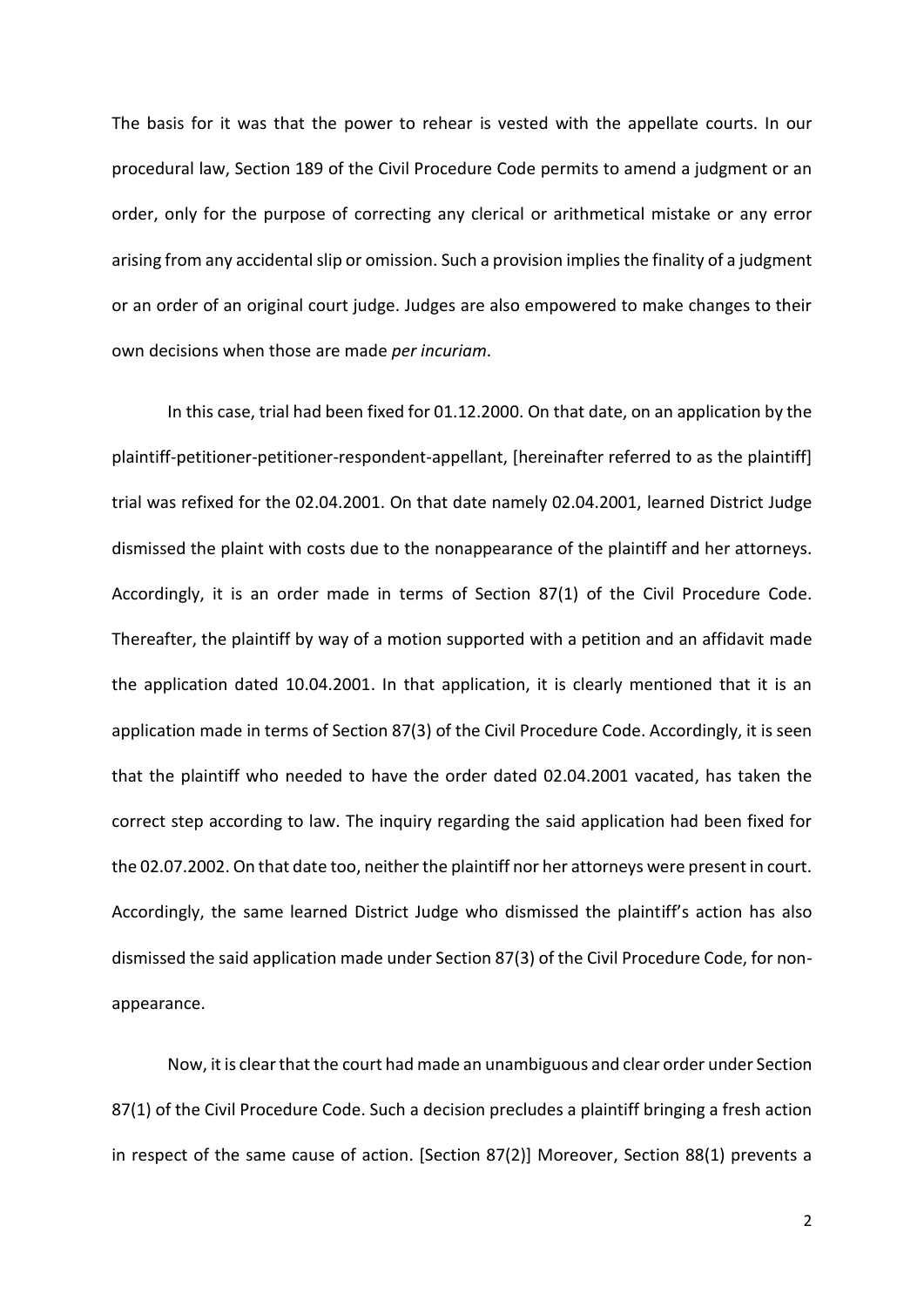plaintiff filing an appeal against such a judgment entered upon default unless the order of dismissal under Section 87(1) has been first vacated by an order made under Section 87(3). Those provisions show the strength of the finality attached to an order made under Section 87(1) of the Code when the plaintiff is in default, unless that order is vacated in terms of Section 87(3). In this instance, learned District Judge who succeeded the Judge who made the earlier two decisions has entertained an application on behalf of the plaintiff, which was supported on 31.03.2003 seeking to vacate the order made on 02.07.2002 along with an application for substitution. Under those circumstances, it is my opinion that it is wrong for the learned District Judge to entertain any application even after the delivery of the order dated 02.07.2002 made pursuant to the application dated 10.04.2001 that had been made in terms of Section 87(3) of the Code. Accordingly, the impugned order of the learned District Judge made on 17.07.2003 should be set aside since the learned trial judge, without any authority has vacated an order made by the same court. Hence, the order dated 02.07.2002 shall remain intact.

Remaining issue is whether an appeal could be filed by a plaintiff who is aggrieved by an order made under Section 87(1) having defaulted to be present in court on the day; the case is fixed for trial. In such a situation, an opportunity to make an application under Section 87(3) is given to a defaulted plaintiff probably because Section 88(1) precludes a plaintiff filing an appeal against an order made under Section 87(1) of the Code. Therefore, it is a unique opportunity given through the aforesaid Section 87(3), to a plaintiff in a civil suit that had been filed and proceeded according to the regular procedure referred to in Section 7 of the Civil Procedure Code. The said Section 87(3) reads thus: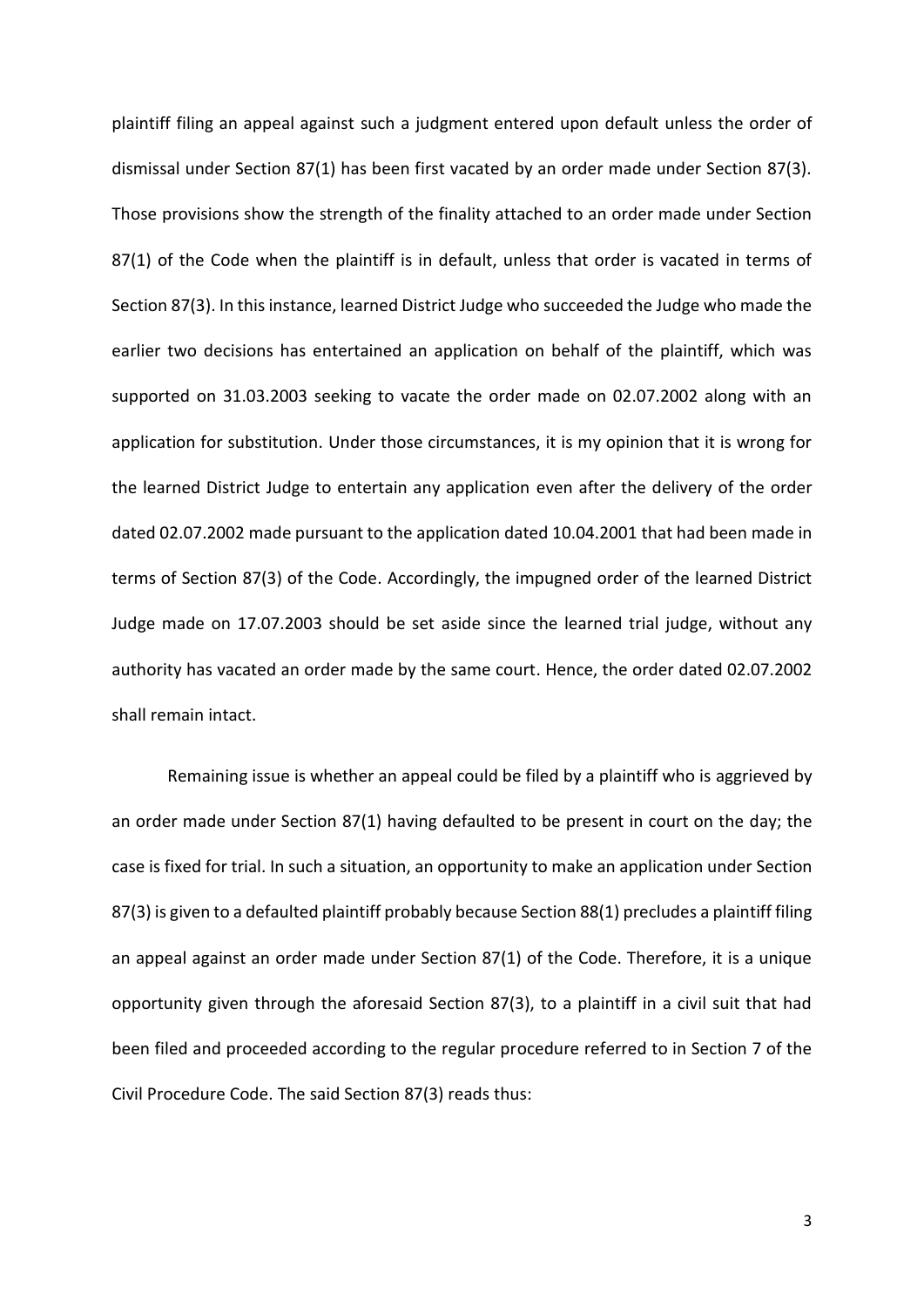*"87(3) The plaintiff may apply within a reasonable time from the date of dismissal, by way of petition supported by affidavit, to have the dismissal set aside, and if on the hearing of such application, of which the defendant shall be given notice, the court is satisfied that there were reasonable grounds for the non-appearance of the plaintiff, the court shall make order setting aside the dismissal upon such terms as to costs or otherwise as it thinks fit, and shall appoint a day for proceeding with the action as from the stage at which the dismissal for default was made."*

Looking at the aforesaid Section, it is seen that it provides for a plaintiff who is aggrieved by an order made under sub Section 87(1), to make an application to have it vacated. If the court is satisfied by the reasons given for the default, it could act under Section 83(3) to set aside the said order made under 87(1) and allow the plaintiff to proceed with the action from the point that it was stopped. Therefore, it is further seen that if the court is not satisfied with the reasons adduced by the plaintiff for his default, the order so made dismissing the plaint will remain intact. It showsthat the Legislature has taken a serious stance against a plaintiff who has defaulted in proceeding with the action. Under those circumstances, court is not in a position to allow an aggrieved plaintiff to file an appeal either. However, such a plaintiff may have the opportunity to make an application to a higher forum by way of a revision application provided he/she establishes exceptional circumstances to do so.

I will now advert to the procedure that is to be followed by a plaintiff-petitioner who needs to have an order made under Section 87(3) canvassed. As mentioned earlier, Section 88(1) precludes a plaintiff filing an appeal against any judgment entered upon default. However, Section 88(2) stipulates that an order made in an application under Section 87(3), which set aside or refused to set aside a judgment entered upon default shall be accompanied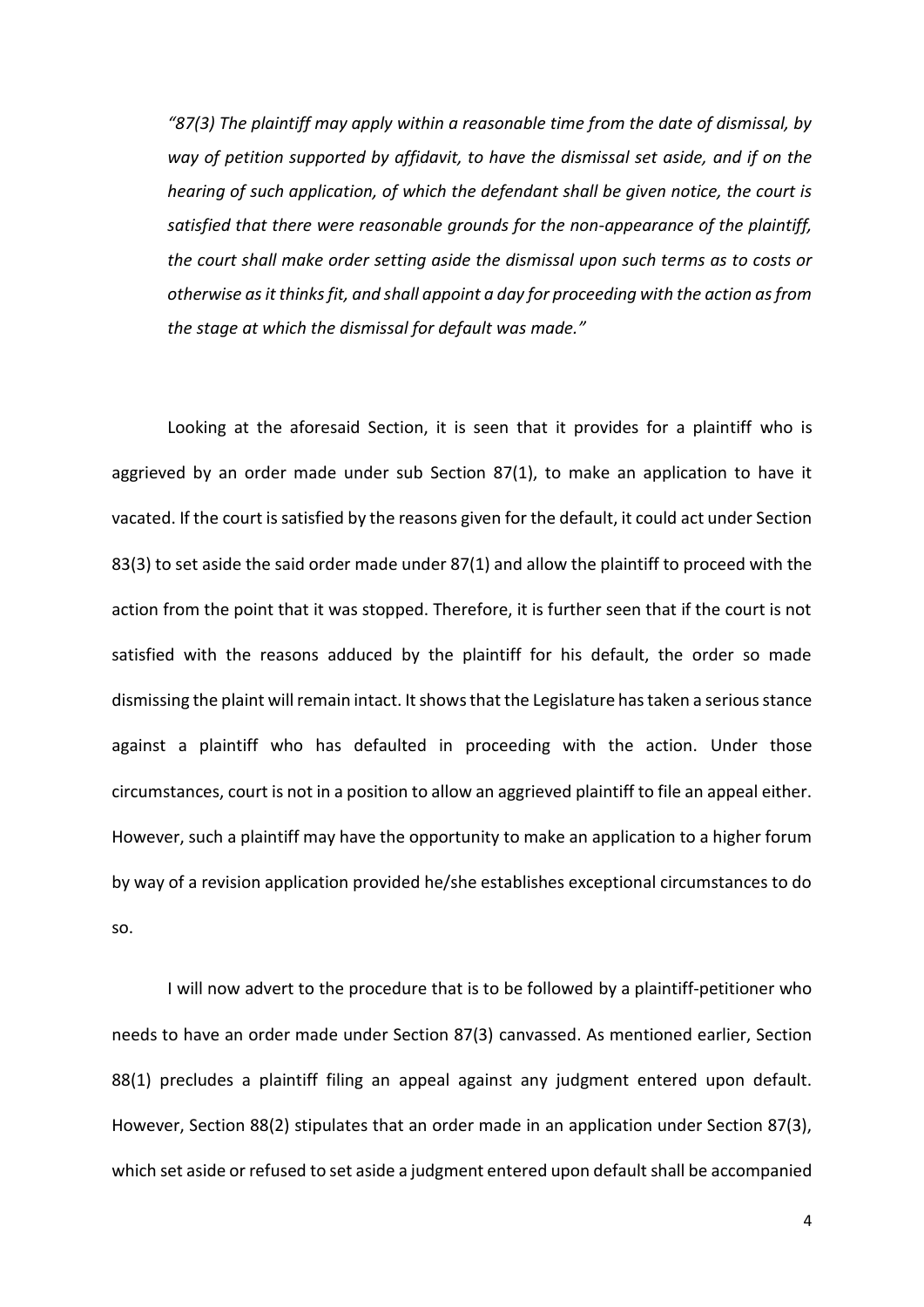by a **judgment adjudicating upon the facts and specifying the grounds upon which it is made and shall be liable to an appeal to the Court of Appeal.** [emphasis added] The manner in which this Section 88(2) is worded, it is seen that an order made pursuant to an application made under Section 87(3) should accompany a judgment that should contain the matters similar though not identical, to the matters contained in Section 187 of the Civil Procedure Code. Section 187 is the Section in which the requisites of a judgment are found. Certainly, such a pronouncement would decide the rights of the parties in a conclusive manner. When such a judgment is delivered by a competent court, the party who is aggrieved by that should be able to file an appeal, as of a right. Indeed, this right is guaranteed under the aforesaid Section 88(2) of the Code as well, by having it included the words "shall be liable to an appeal" at the end of that Section. Accordingly, it clearly removes any misconception with regard to the appealability of an order made under Section 87(3).

This position of law had been discussed in the cases of **Wijenayake Vs Wijenayake [Srikantha Law Reports Vol. 5 at page 99] and Sangarapillai Brothers Vs. Kathiravelu [Srikantha Law Reports Vol. II at page 30]** as well. In Wijenayake Vs. Wijenayake [supra], Palakidnar J. held as follows:

*"If Section 88(2) did not contain the requirement that the order shall be accompanied by a judgment adjudicating upon the facts and specifying the grounds on which it is made, one may deem it to be an order contemplated in Section 752(2), and that the instant application was correctly made. But Section 88(2) makes it very plain that the order shall be accompanied by a judgment and is an appealable order as distinct from an order for which leave has to be had and obtained from the Supreme Court. On the mere reading of the two Sections 754(2) and Section 88(2) one has to reject without hesitation the argument that the former repeals the latter".*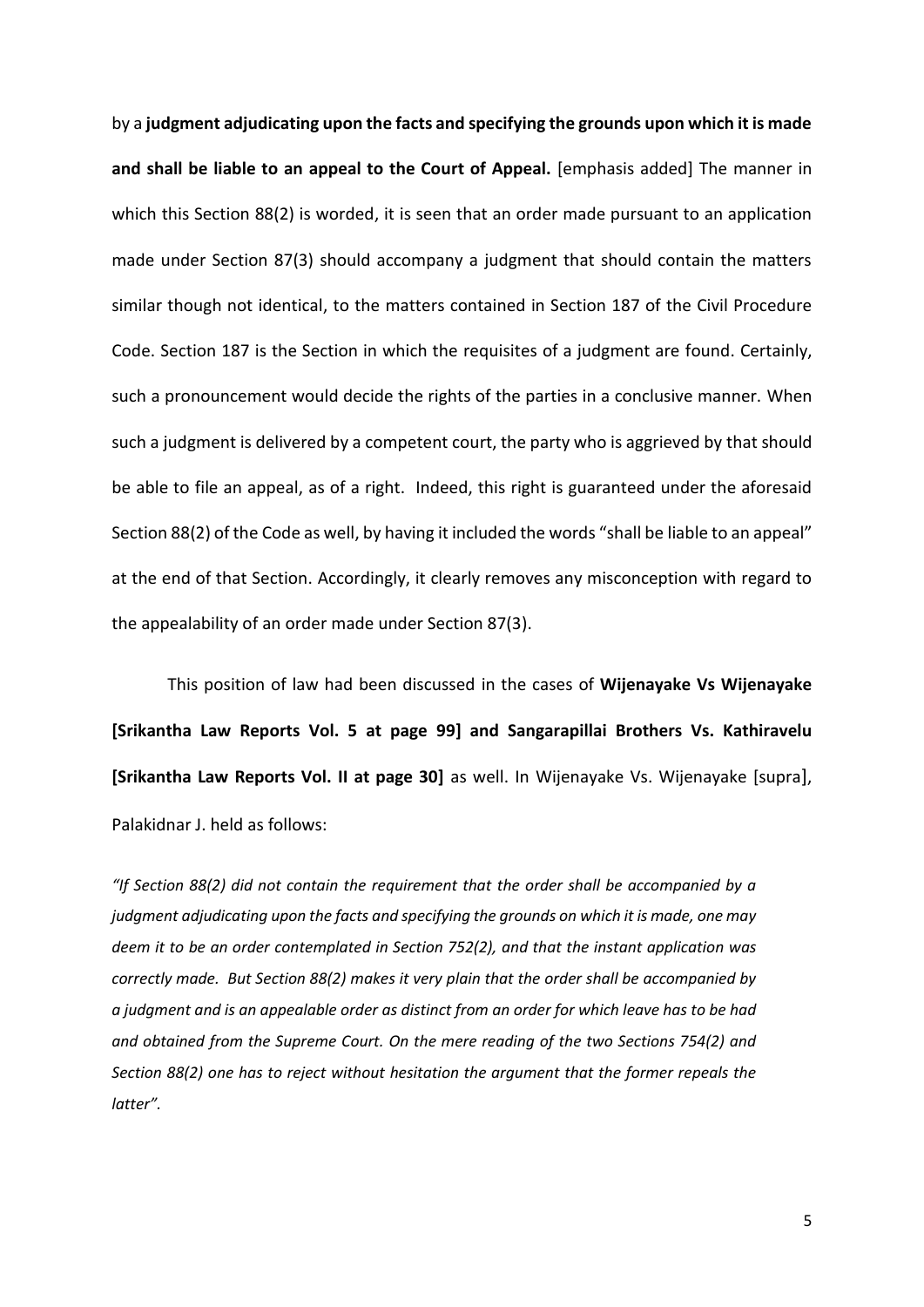I will now refer to the facts of this case once again, in order to ascertain whether the plaintiff has followed the procedure referred to above when making the application to have the order dated 02.07.2002 vacated. Attorneys for the plaintiff, in order to have the said order dated 02.07.2002 vacated, has made the application dated 12.07.2002. It had been filed by way of a petition stating that both the plaintiff and her attorneys heard the date of inquiry as 08.07.2002 and not as the 02.07.2002. It is on that basis, the plaintiff sought to have the order dated 02.07.2002 vacated.

As mentioned earlier in this judgement, the decision made on 02.07.2002 is an order made pursuant to an application made under 87(3) of the Code. Section 88(2) stipulates that such an order shall accompany a judgment and it is liable to an appeal being filed. Therefore, the decision on 02.07.2002 is clearly falls within the meaning of a judgement and a party who is aggrieved by such a finding shall follow the appellate procedure referred to in Chapter LVIII of the Civil Procedure Code. Admittedly, the plaintiff has failed to follow the said procedure found in the said Chapter LVIII of the Civil Procedure Code. Instead, her attorneys have filed a petition in the same District Court on the 12.07.2002 seeking to set aside the order dated 02.07.2002. Therefore, it is my considered opinion that the plaintiff's said application dated 12.07.2012 should stand dismissed for not adhering to the procedure stipulated in the Civil Procedure Code.

As mentioned above, the plaintiff has failed to follow the procedure stipulated in the Civil Procedure Code when she challenged the order made in terms of Section 87(3) of the said Code. I believe it is a serious violation of the procedural law and should not consider it as a mere technicality. This is because this particular Section namely Section 88(2) determines the court in which an order under 87(3) could be canvassed. At this stage, I am also reminded